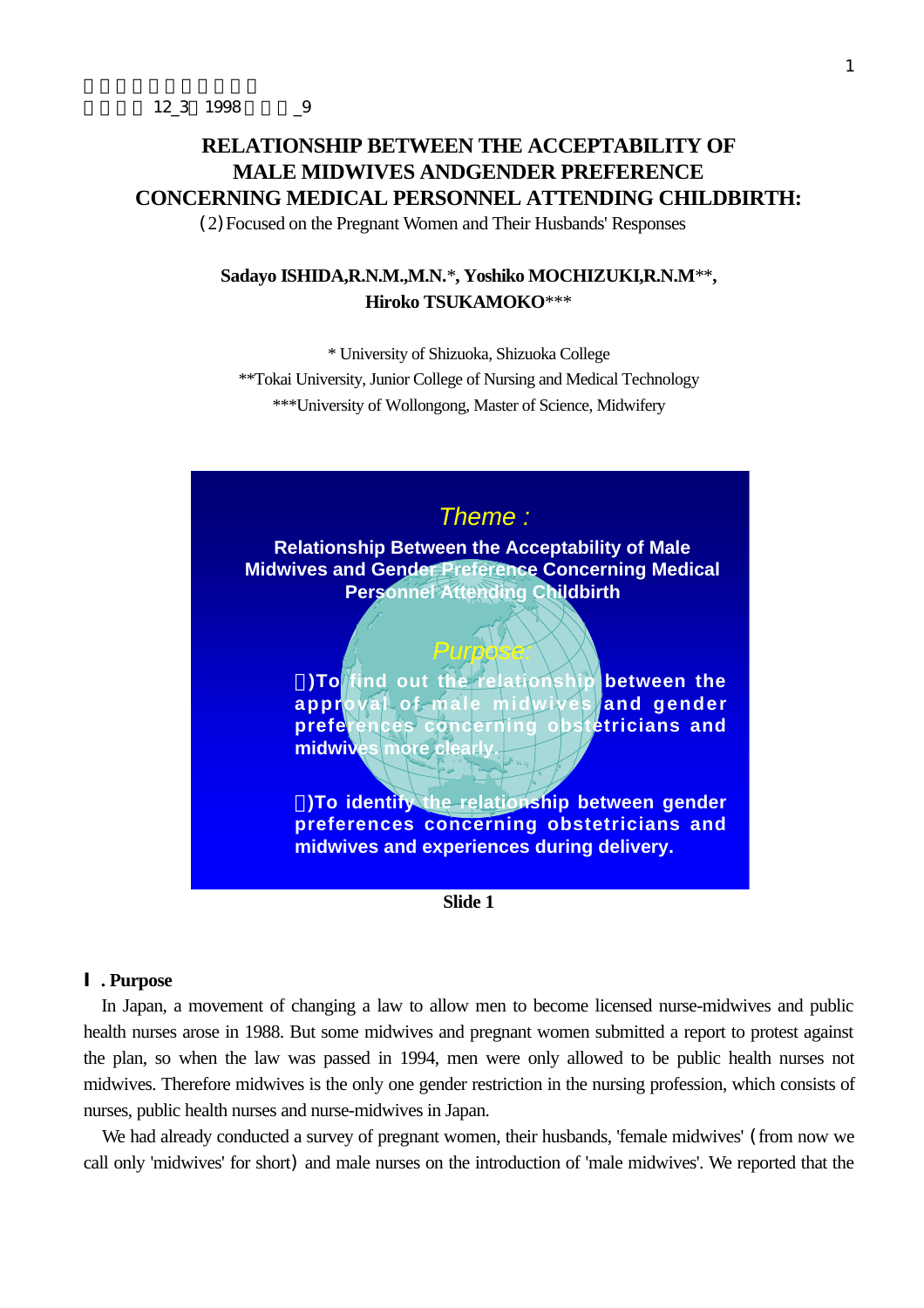$12\_3$  1998  $\_9$ 

people more likely to approve of permitting men to be male midwives were:

1. Wives and their husbands who aren't reluctant to permit a male obstetricians to attend their childbirth.

2. Pregnant women who have given birth in hospitals compared to pregnant women who have given birth in birth center or clinic owned by a midwife.

 In this study, we try to find out the relationship between the approval of male midwives and gender preferences concerning obstetricians and midwives more clearly. We also try to identify the relationship between gender preferences concerning obstetricians and midwives and experiences during delivery( slide 1).

We use 'male midwives' as the name of qualification and occupation, supposing men are also permitted to become midwives, in this study.



**Slide 2**

### **. Method**

 The survey questionnaires were sent via mail to the subjects between September and October in 1994. We received 955 answers and the response rate was 54 %. Out of 955, 229 were from pregnant women who had given birth, 191 from their husbands, 263 from midwives, and 272 from male nurses. The mean ages of each group are listed here.

 We developed the tool for measuring the approval of male midwives, consisting of 14-items and 5-Likert scale and it's cronbach's alpha equaled to 0.93. A higher score means the subjects are more likely to approve the introduction of 'male midwives'. We focused the subjects on the pregnant women and their husbands to ask about the gender preference concerning obstetricians and midwives who were attending childbirth and about their experiences in childbirth ( slide 2).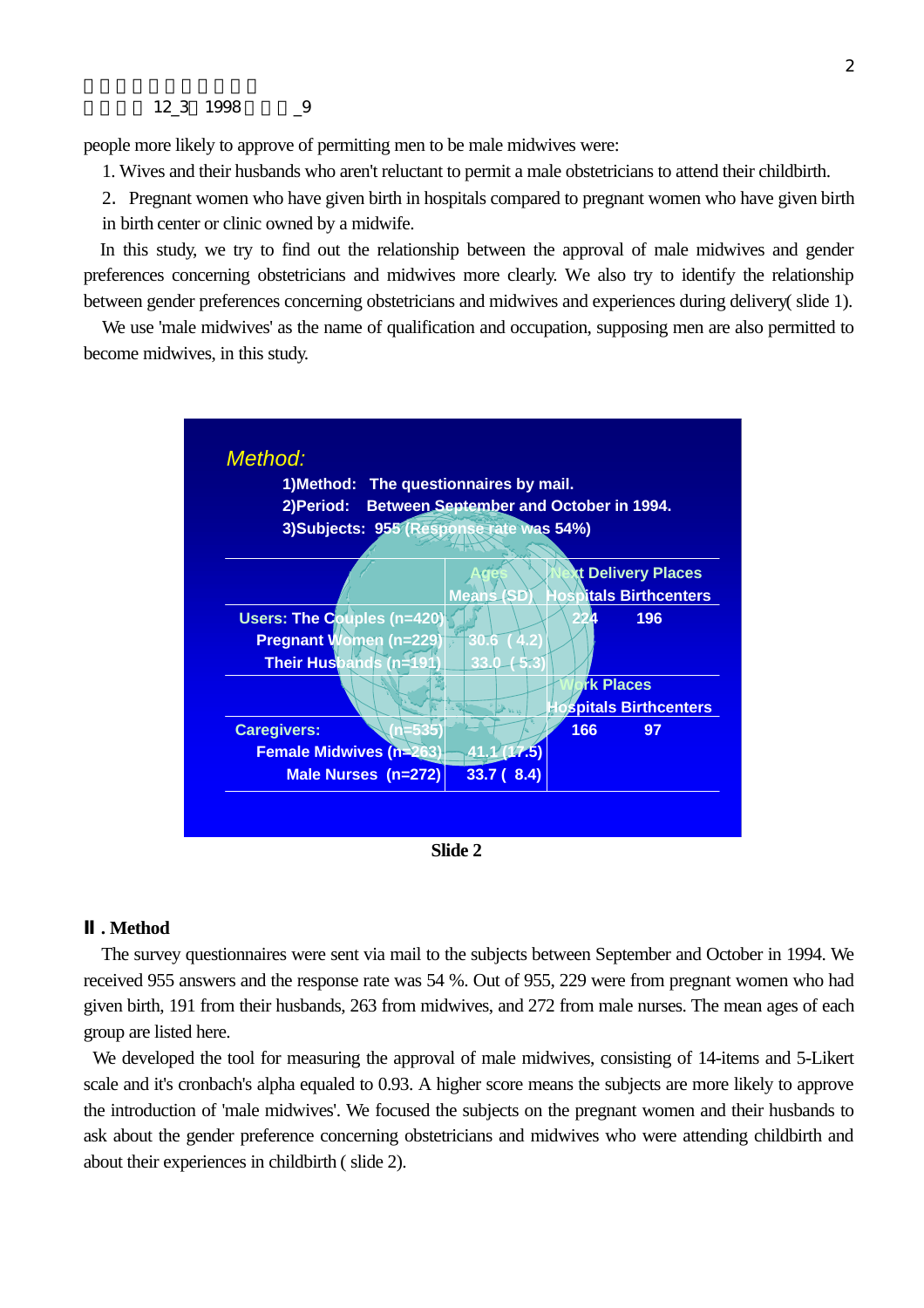



### **. Results**

1. About a half of the couples were expecting to have a baby in hospitals and the rest were planning to do so in birth centers. About 45 of the couples who had had a baby in hospitals wanted to have a baby in birth centers ( slide 3). About 60% of them wanted husbands to attend their childbirth.



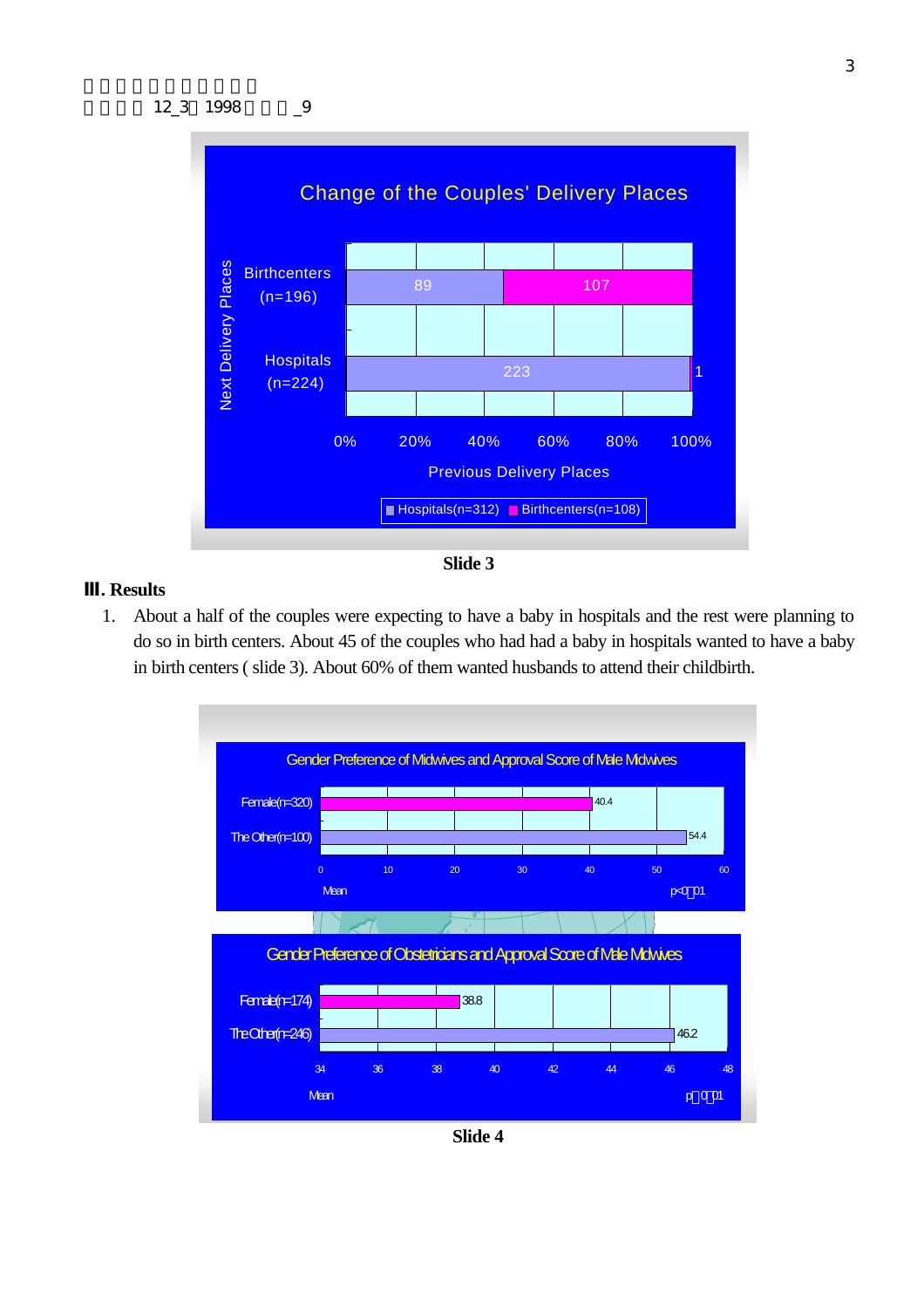

**Slide 5**

 2. The subjects were to choose the gender of midwives attending the childbirth without regarding the age and career of the midwives. The choices were 'male', 'female' and 'either may do'. Because only a very small number answered 'male', the answer was divided into following two groups, one was the answer 'female', the other was 'the rest' combining 'male' or 'either may do' .

 The answers to choose the gender of the obstetrician were collected and analyzed in the same way as the midwives. Then the answers were also divided into two groups for the same reason. The score of two groups were compared with the t-test.

The scores of the couples who preferred 'female' was lower than 'the rest' ( slide 4).

 3. The couples were divided into two groups. One group consisted of those who had delivered at a birth center owned by a midwife and the other group who had delivered at a hospital . The gender preference was compared between two groups with the cross square test.

The results were as follows: There was no significant difference between the groups, though former group who had delivered at a birth center has a tendency to prefer female midwives compared to the latter, who had delivered at a hospital ( slide 5).

 There was more significant difference concerning obstetricians, with the former group more strongly preferring female obstetricians ( slide 6).

 4. The couples were divided into two groups depending on whether they mind male obstetricians attending at delivery or not. The gender preference between two groups was compared with the cross square test.

There was a significant difference between the groups. Those who mind male obstetricians strongly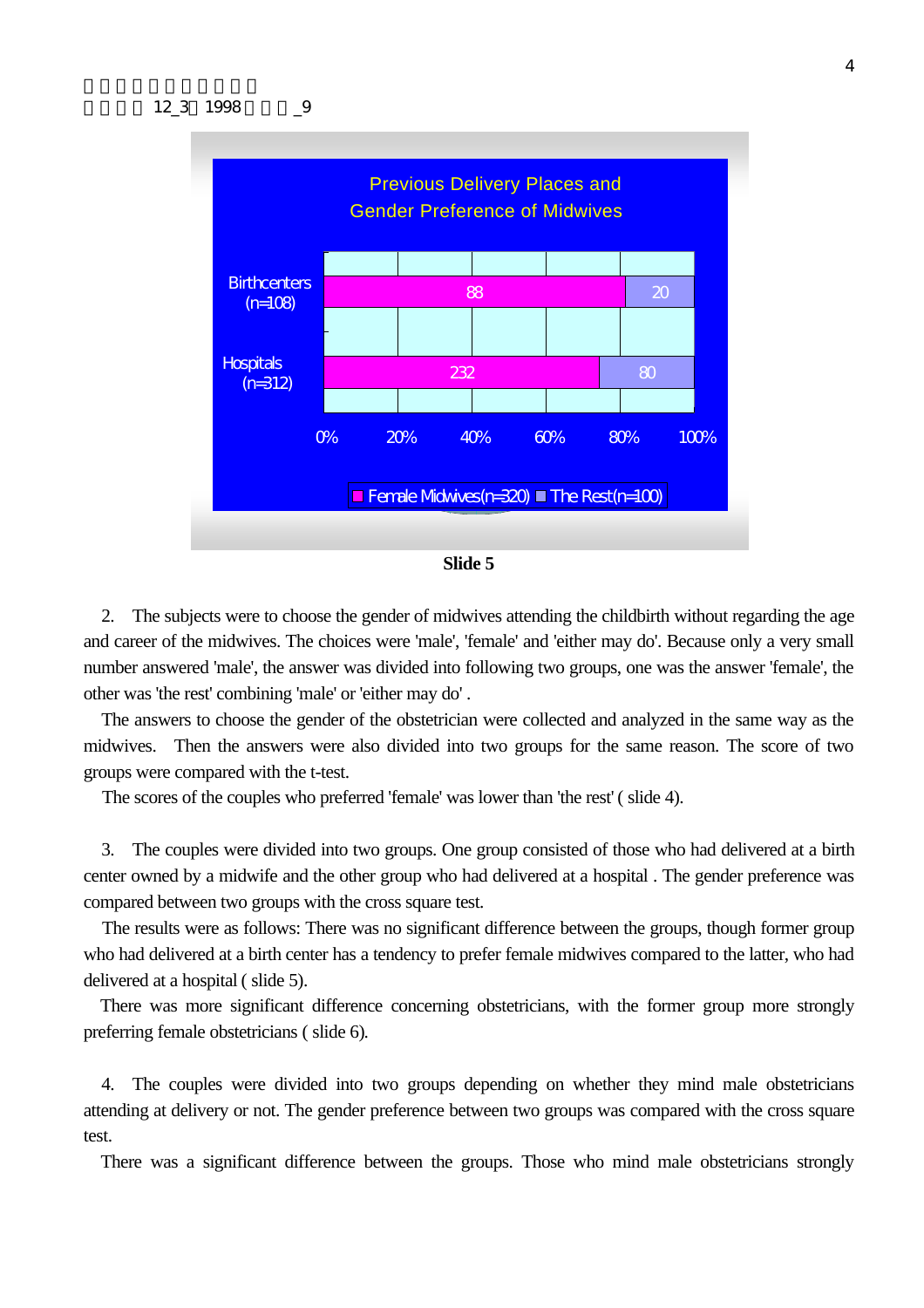### 12\_3 1998  $-9$

preferred female midwives, while those that accepted male obstetricians preferred others.

 There was a less significant difference between the two groups regarding female midwives, although the latter even more strongly preferring female midwives as compared to female obstetricians ( slide 7).



**Slide 6**



**Slide 7**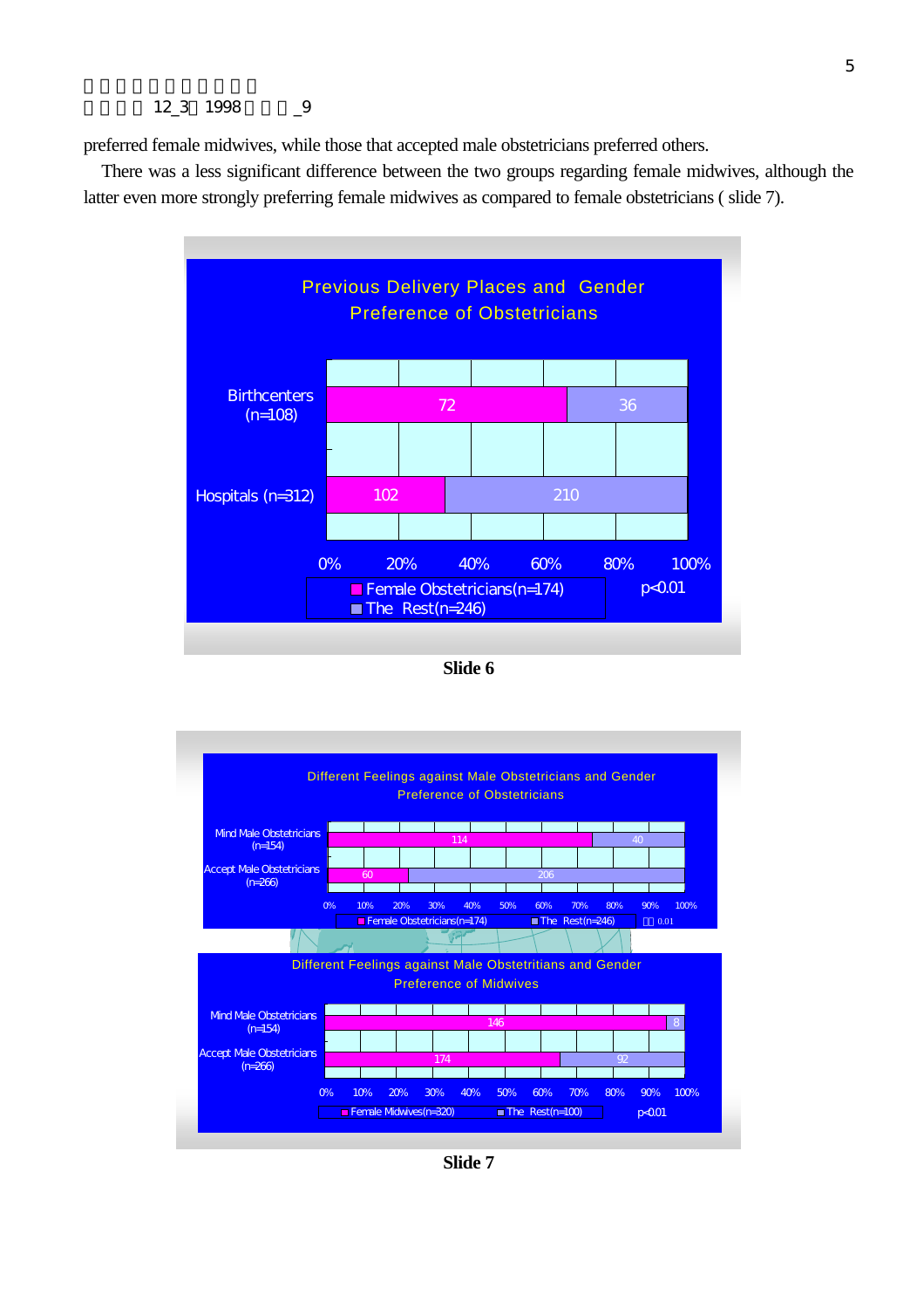$12\_3$  1998  $\_9$ 

 5. Also the couples who had delivered in birth centers were more likely to mind male obstetricians, while the couples who had delivered in hospitals are less likely to mind ( slide 8).





#### **. Discussions**

 1. In Japan, 99% of deliveries were carried out at hospitals and about 90% of obstetricians are male. In hospitals, male obstetricians take place in not only the complicated cases but also the normal delivery.

 Therefore the couples who choose hospitals for delivery place were supposed to agree with receiving medical checks and being attended at a delivery by male obstetricians. Once they were satisfied with their delivery with male obstetricians in hospitals, they would not mind having male obstetricians present at the delivery. These probably relate to the acceptability of male midwives.

 2. Some reported that even when the delivery was completed safely, women who had a baby in a hospital tend to be unsatisfied with the obstetricians, because he didn't do what they had expected. Then they wouldn't hope to have a male obstetricians attend their next delivery , and they would even mind or hesitate having male obstetricians present at their childbirth. This probably relates to the acceptability of male midwives, too.

 3. On the other hand, obstetricians seldom attend the delivery in birth centers, where most of the people who had had a baby were very satisfied with their childbirth according to some medical reports. People who want to have birth there maybe a minority, but they might have reasons in their own way. In fact, about 45 of the couples in this survey, who had had a baby in hospitals , have changed their next delivery places to birth centers.

The report, people who protest male midwives submit, says that pregnant women tend to prefer female as caregivers because women have been cared by them since ancient times. It also says pregnant women tend to mind male because midwifery work during delivery includes so much care with touching the genitals directly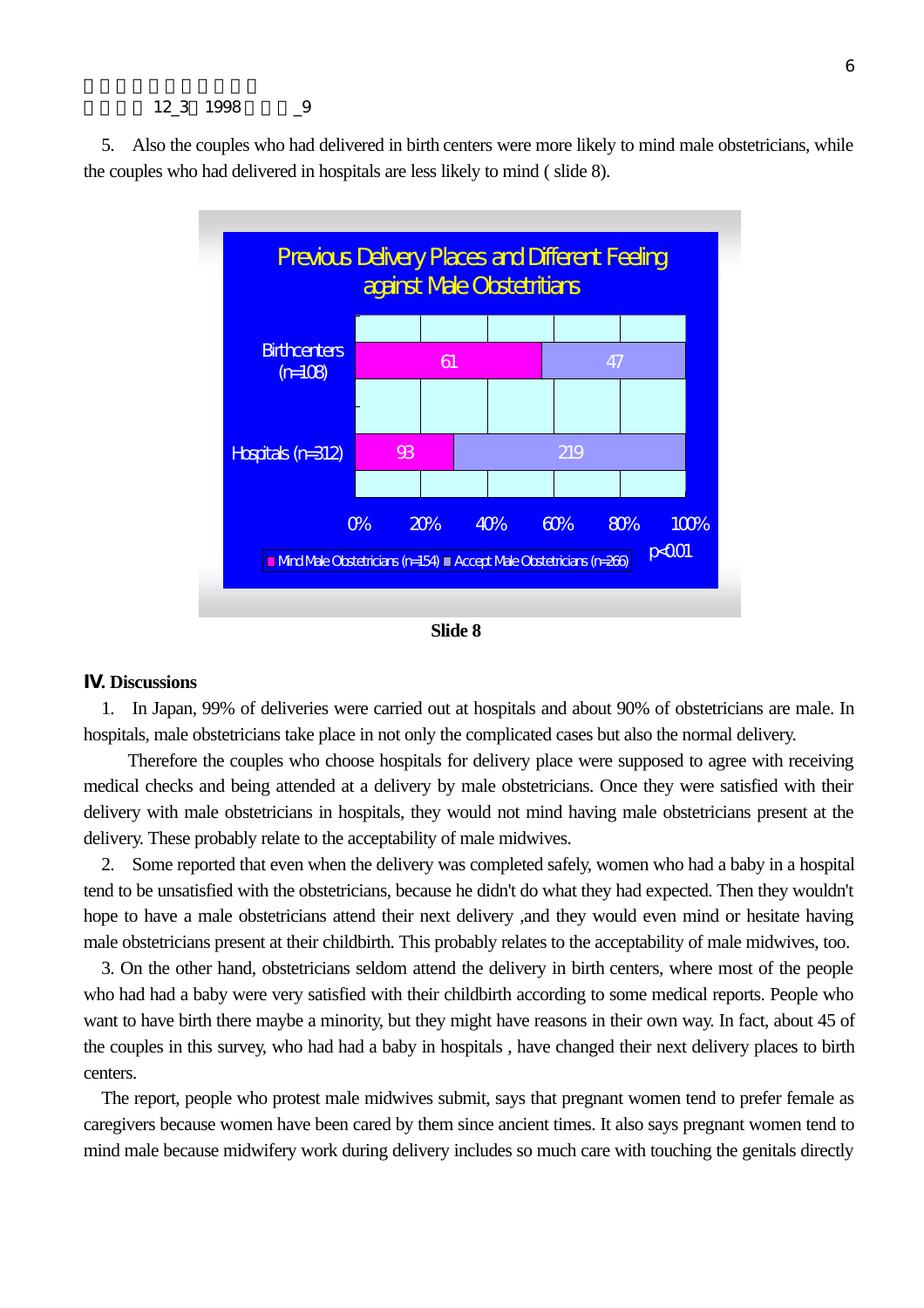for long time and women would feel embarrassed if they were cared for by a male.

 More over, most of the people who submitted the report were female midwives owning birth centers and pregnant women who were expecting to have a baby there. A scholar on women's study who has been strongly opposing male midwives says that she is afraid that male midwives, like male obstetricians, might reduce the quality of delivery.

We think it is very important to consider the gap between people who have opposing opinions about male midwives. It probably indicates that there is a clear difference among people's idea about quality of delivery and it depends on where the people had had a baby. In other words, the gender preference probably relates to what people expect from the quality at delivery and where they had given birth.

# *Conclusion:*

 **1. It is clear that there is a relationship between the acceptability of male midwives and a preference for male/ female medical personnel at a delivery.**

**2. It is clear that there is a relationship between a preference for male/ female medical personnel and experiences at delivery.**

 **3. It indicates that the opinion for opposing male midwives is related to the negative feeling to male medical personnel attending at delivery.**

### **Slide 9**

### **. Conclusion**

 1. There is a relationship between the acceptability of male midwives and a preference for male medical personnel at a delivery.

2. There is a relationship between a preference for female obstetrician or midwives and experiences at delivery.

3. It indicates that the opinion for opposing male midwives is related to the negative feeling to male medical personnel attending at delivery ( slide 9).

This study, presented at the Third International Nursing Research Conference of the JANS(Japan Academy of Nursing Science) in September, 1998, was corrected for this annual report.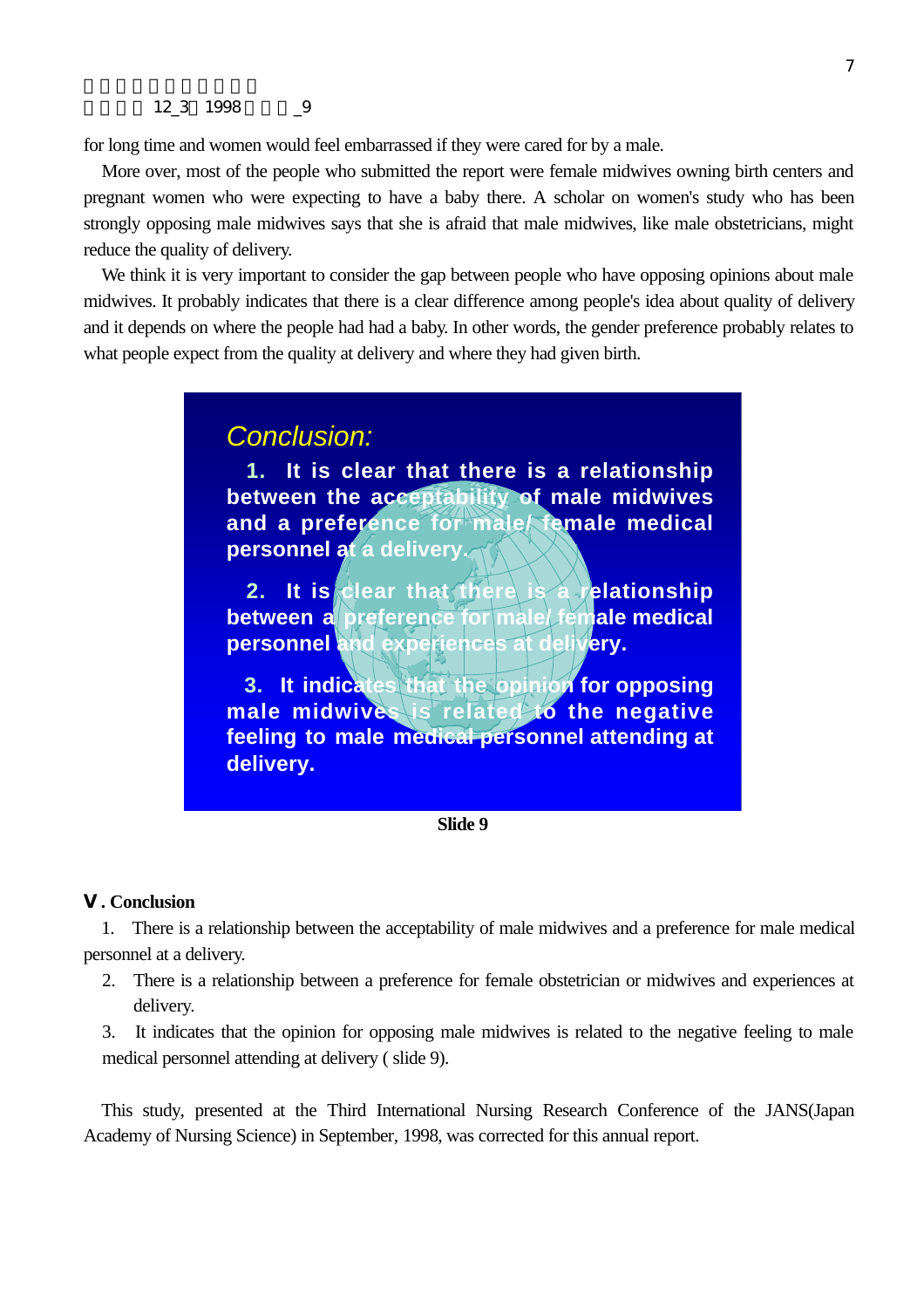12\_3 1998  $-9$ 

### **. References**

Horiuchi, Shigeko, et.al. (1997). Quality of Cares During Pregnancy, Delivery and Postpartum Periods Evaluated by Women, Journal of Japan Academy of Midwifery, 11(1),9-16.

Ishida, Sadayo, et.al.(1996). Different Views between Male nurses and Midwives Concerning the Introduction of Male Midwives, Annual Report of University of Shizuoka, Shizuoka College,9,183-192.

Ishida, Sadayo, et.al. (1996). Different Views between Husbands and Wives Concerning the Introduction of Male Midwives, Annual Report of University of Shizuoka, Shizuoka College, 9,193-198.

Ishida, Sadayo(1998).Variables Influencing Approval of Men into Midwifery, Journal of Japanese Nursing Research, 7(1), p.2-9.

Ishida, Sadayo(1998). Relationship between Approval of the Introduction of Men into Midwifery and Experience, Annual Report of University of Shizuoka, Shizuoka College, 11(2), 133-141.

Ishida, Sadayo, et.al.(1999). Relationship Between the Acceptability of Male Midwives and Gender Preference Concerning Medical Personnel Attending Childbirth :(1) Focused on Midwives' Response, Annual Report of University of Shizuoka, Shizuoka College, 12(2), 137-145.

Naito, Kazuko (1997). Desire for Position of Male Midwife -Analysis of 629 Male Students Nurses' Perspectives-, Journal of Japan Academy of Midwifery, 11(1), 44-49.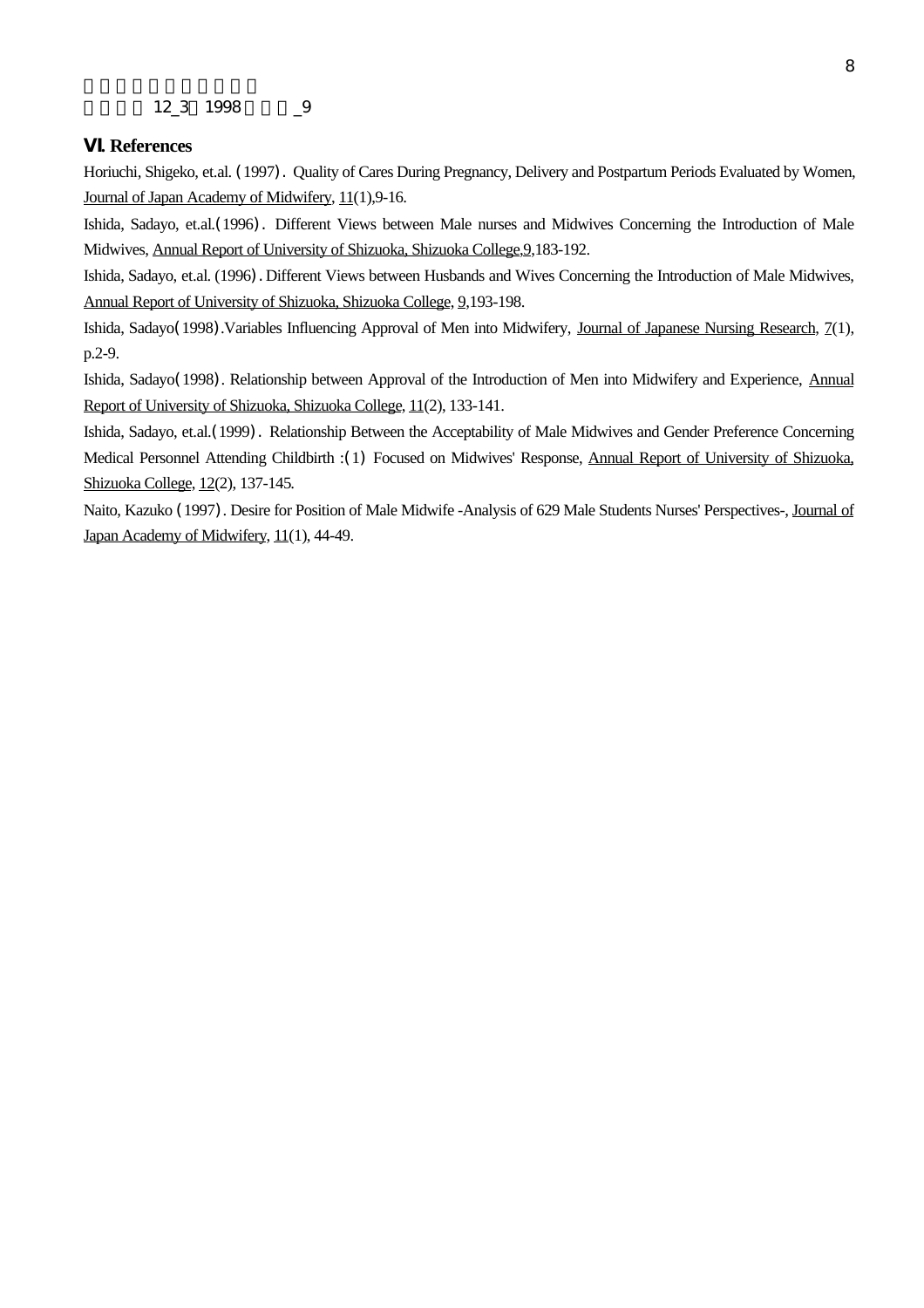|        | 12_3 1998 | $\overline{\phantom{0}}^9$ |            |   |    |               |  |
|--------|-----------|----------------------------|------------|---|----|---------------|--|
|        |           |                            | (2)        |   |    |               |  |
|        |           |                            |            | ∗ | ** | ***           |  |
| $\ast$ |           |                            | $\ast\ast$ |   |    | ***Wollongong |  |

# **Relationship Between the Acceptability of Male Midwives and Gender Preference Concerning Medical Personnel Attending Childbirth:** (**2**)**Focused on the Pregnant Women and Their Husbands' Responses**

## **Sadayo ISHIDA\*, Yoshiko MOCHIZUKI\*\*, Hiroko TSUKAMOTO\*\*\***

\*University of Shizuoka, Shizuoka College \*\*Tokai University, Junior College of Nursing and Medical technology \*\*\*University of Wollongong, Master of Science, Midwifery



### **Abstract**

**The purpose of this study is to clarify the relationship between the approval of male midwives and gender preference concerning obstetricians and midwives. In addition, it is to identify the relationship between gender preference concerning obstetricians and midwives and experiences during delivery.**

 **The response rate to mailed questionnaires was 54%**(**n=955**) **including 229 pregnant women, 191**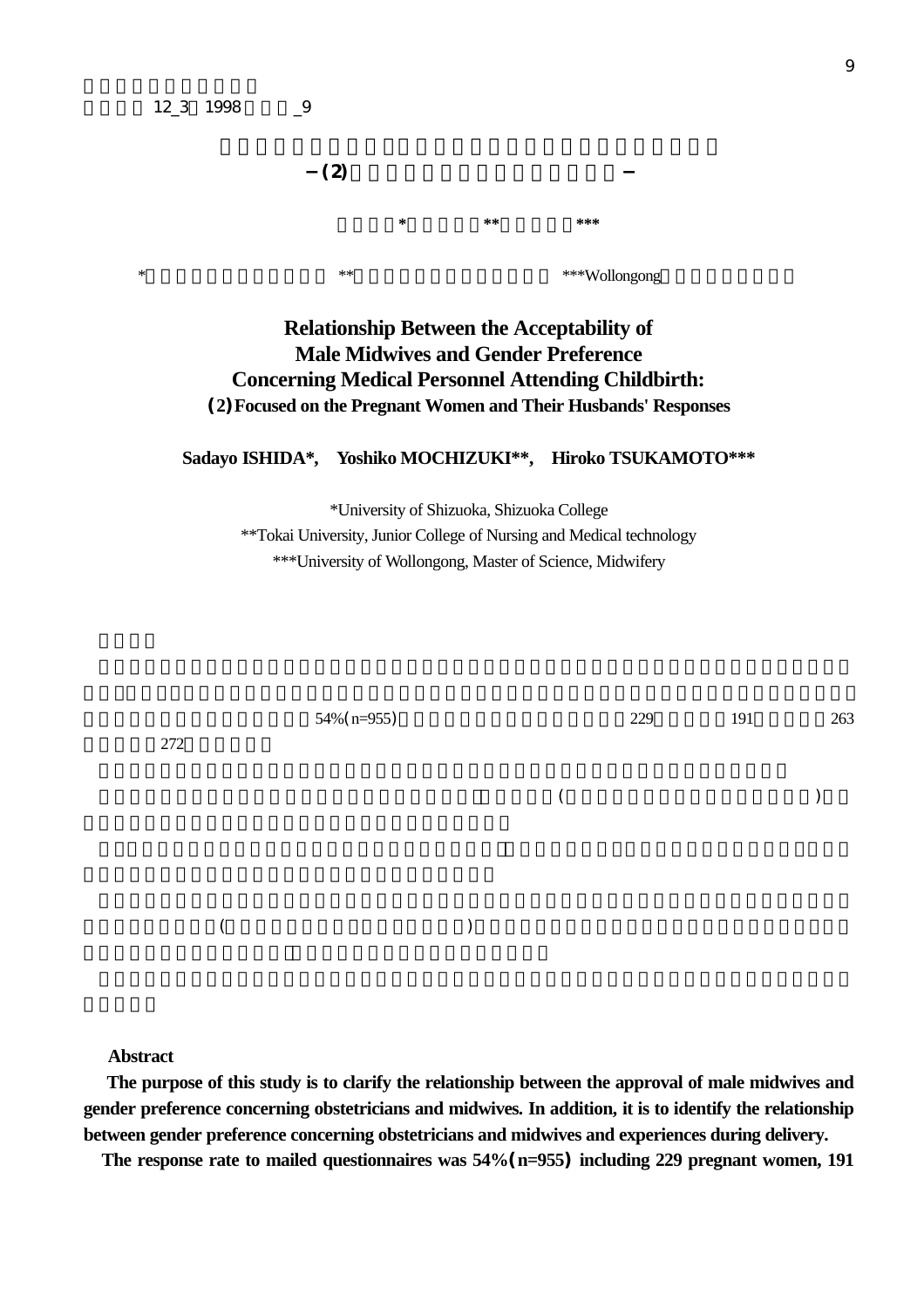12\_3 1998  $-9$ 

**husbands, 263 midwives and 272 male nurses. Focused on the pregnant women and their husbands' response, the results are as follows:**

 **1.The number of objections to the introduction of male midwives was higher among the couples who prefer female midwives and obstetricians than among the couples who were not concerned with the gender of caregivers.**

 **2.The couples who had given birth in birthcenters prefer female midwives as well as female obstetricians.**

 **3.The couples who were reluctant to have male obstetricians at their childbirth strongly requested female midwives. In addition, the former even more strongly preferred the female midwives as compared to female obstetricians.**

 **4.The couples who had delivered in birthcenters were more likely to mind male obstetricians, while the couples who had delivered in hospitals were less likely to mind.**

1988 $($  $94$  $96$  $97$  $88$ 

ができるものと考える p.1,スライド1参照)。

 $\mathbf 1$ 

 $\mathcal{N}$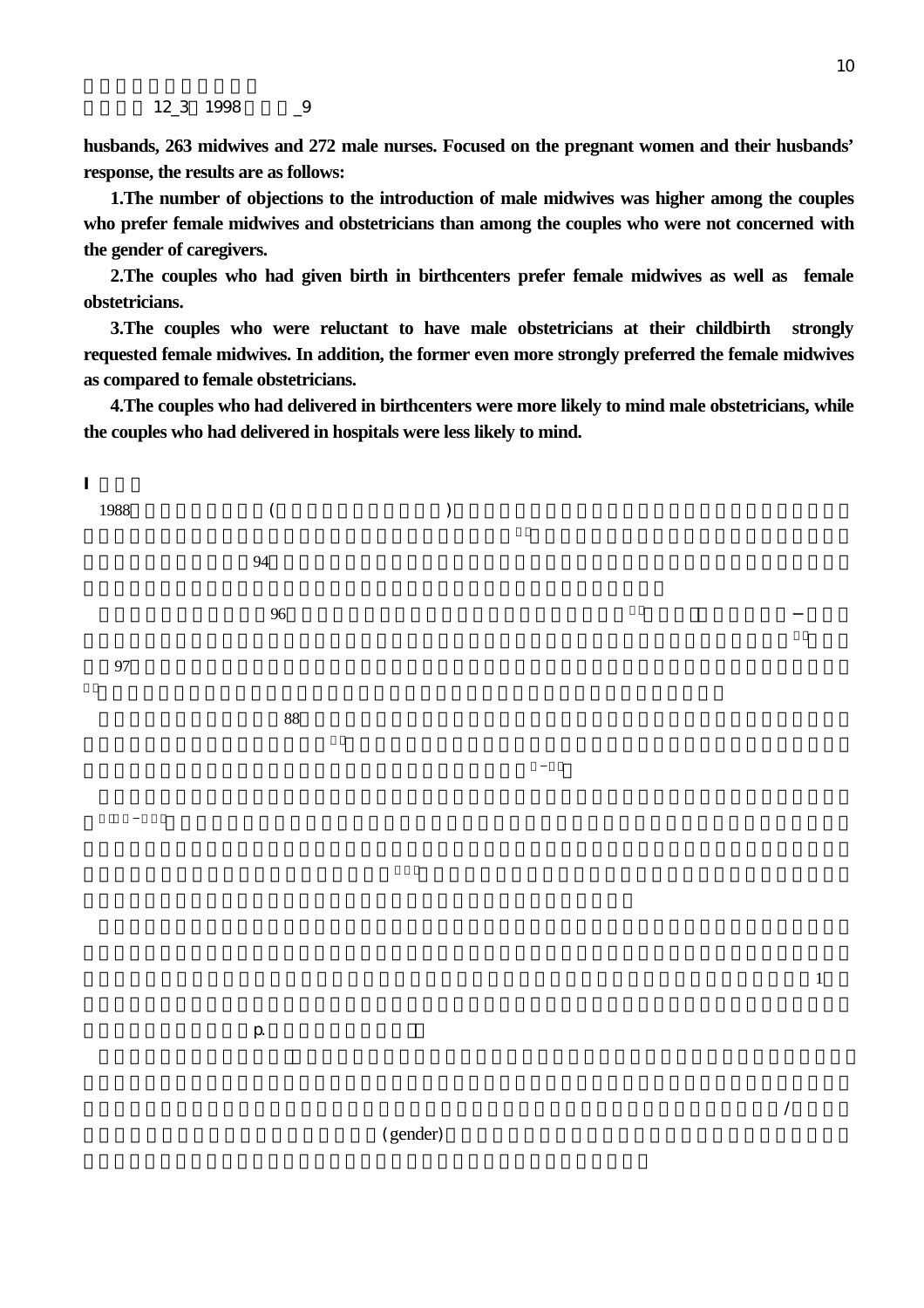

|                   |     |     | $0\,\mathrm{dB}$ | $955\,$ |
|-------------------|-----|-----|------------------|---------|
|                   |     |     |                  |         |
| 1994 10<br>$11\,$ |     |     |                  |         |
|                   |     |     |                  |         |
| H LBAU            |     |     |                  |         |
|                   |     |     |                  |         |
|                   | 54% |     |                  |         |
|                   |     |     |                  |         |
|                   |     |     |                  |         |
| 229               | 191 | 263 | $272\,$          |         |
| $\mathbf{p}$      |     |     |                  |         |
|                   |     |     |                  |         |
|                   |     |     | 89               |         |
|                   |     |     |                  |         |

 $($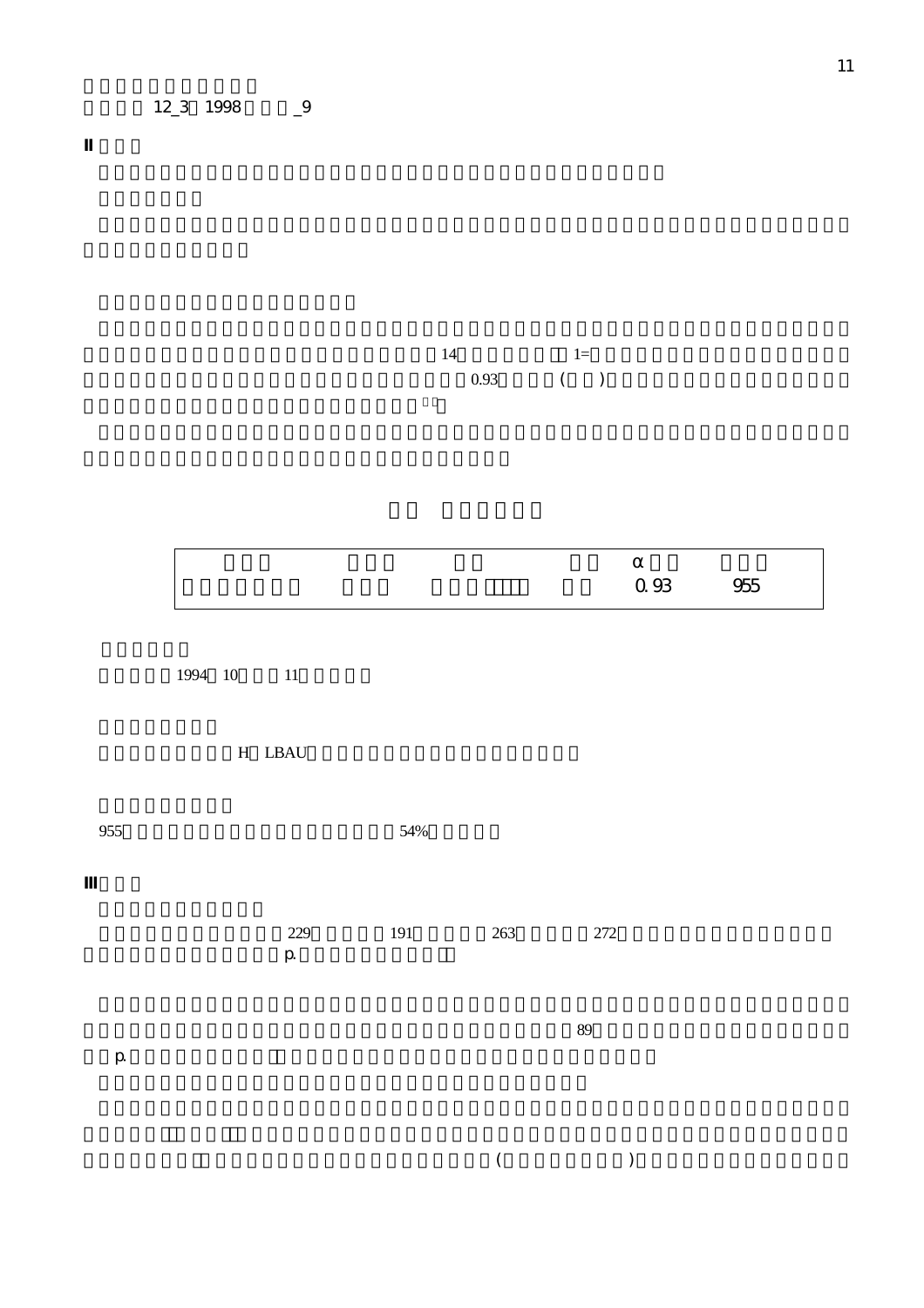$\mathbf p$ 

 $\overline{2}$  ${\bf p}$ 

 $\mathbf{p}$ 

 $p.$ 

 $\mathbf p$ 

 $99\%$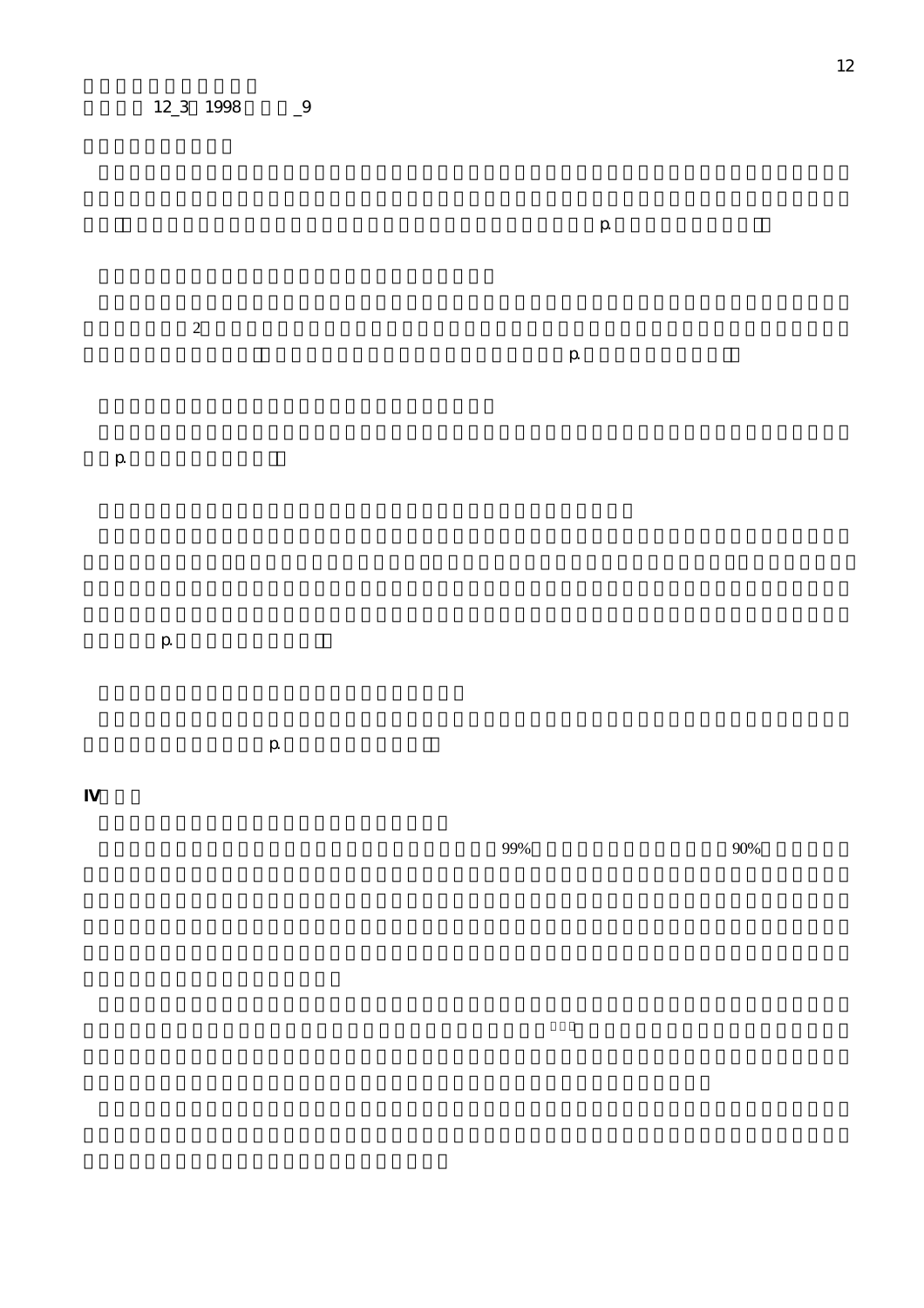$89$ 

 $99\%$ 

**V**.結論

 $p$ 

 $98$ 

 $12-2$